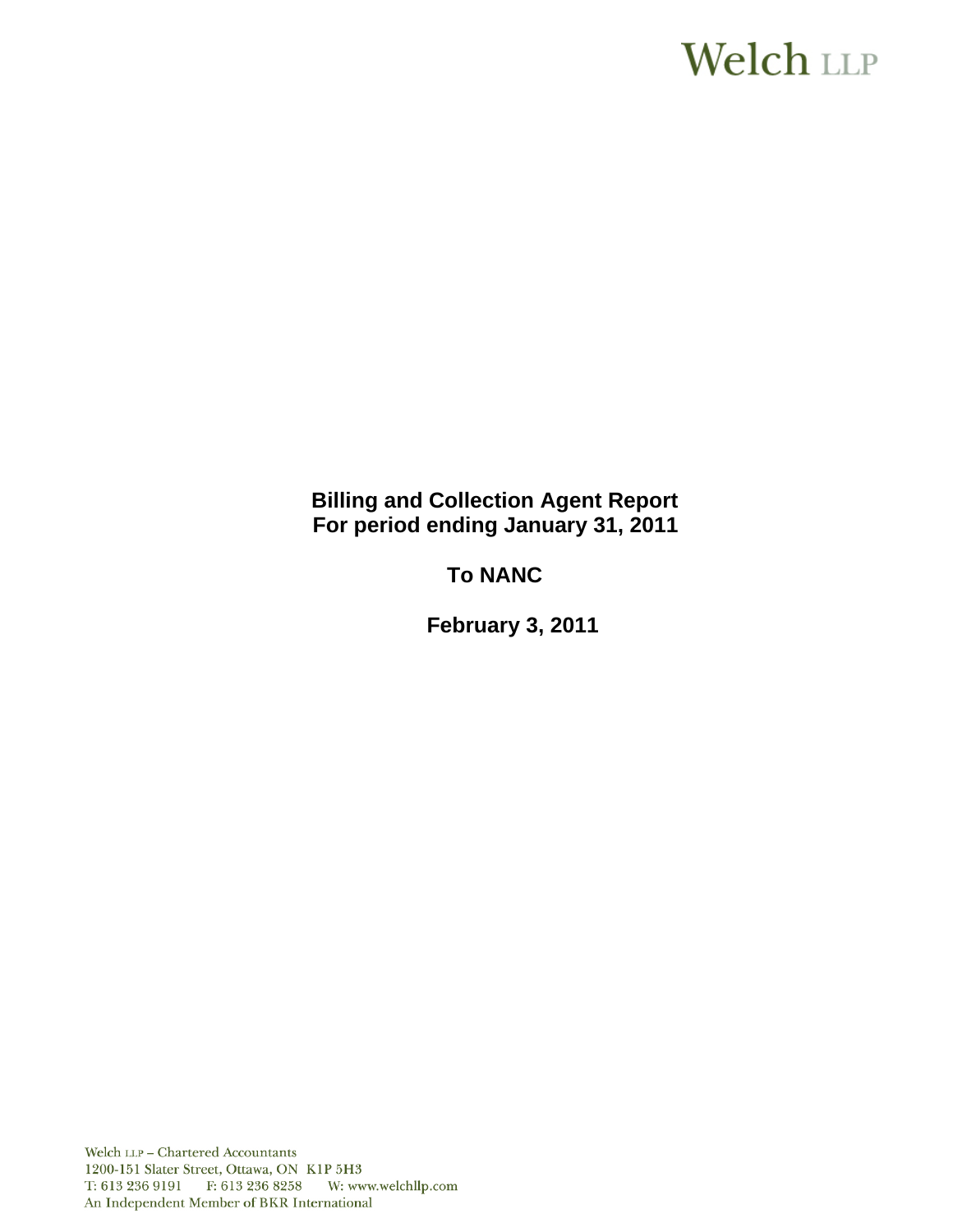# **NANPA FUND STATEMENT OF FINANCIAL POSITION January 31, 2011**

| <b>Assets</b><br>Cash Balance in bank account                                                                                                                                                      |                                                                   | \$<br>2,694,604 |
|----------------------------------------------------------------------------------------------------------------------------------------------------------------------------------------------------|-------------------------------------------------------------------|-----------------|
| Receivable from US Carriers<br>Receivable from Canada<br>Receivable from Caribbean countries<br>Receivables forwarded to FCC for collection (Over 90 days)<br>Allowance for uncollectible accounts | 264,223<br>6,670<br>2,270<br>344,917<br>(412,000)                 | 206,080         |
| Prepaid maintenance contract                                                                                                                                                                       |                                                                   | 1,141           |
| <b>Total assets</b>                                                                                                                                                                                |                                                                   | 2,901,825       |
| Less: Accrued liabilities (see below for makeup)                                                                                                                                                   |                                                                   | (752, 752)      |
| <b>Fund balance</b>                                                                                                                                                                                |                                                                   | \$<br>2,149,073 |
| <b>Makeup of Accrued Liabilities</b> (see following page for additional details)                                                                                                                   |                                                                   |                 |
| <b>Welch LLP</b><br><b>NEUSTAR Pooling 1K Block Pooling Expenses</b><br><b>NEUSTAR Admin Expenses</b><br>Ernst& Young LLP<br>Data Collection Agent - USAC                                          | \$<br>60,300<br>370,731<br>257,518<br>36,000<br>28,203<br>752.752 |                 |

**\*\*\*\*\*\*\*\*\*\*\*\*\*\*\*\*\*\*\*\*\*\*\*\*\*\*\*\*\*\*\*\*\*\*\*\*\*\*\*\*\*\*\*\*\*\*\*\*\*\*\*\*\*\*\*\*\*\*\*\*\*\*\*\*\*\*\*\*\*\*\*\*\*\*\*\*\***

## **Other items of note**

The cost for the proposed change order for permanent pANI is \$1,040,906.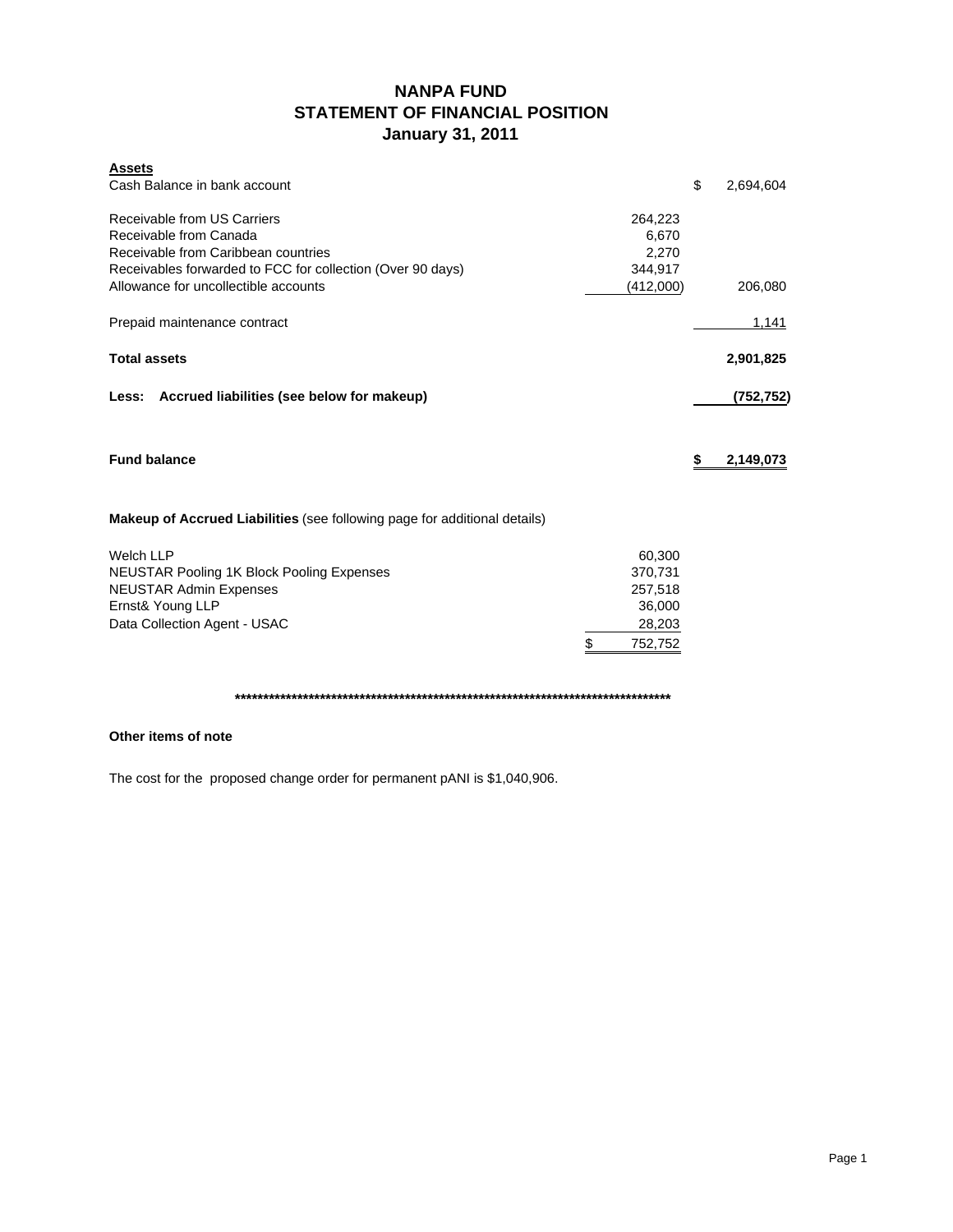#### **NANPA FUND FORECASTED STATEMENT OF CHANGES IN FUND BALANCEJULY 2010 TO JUNE 2011**

|                                                                     |                      |                          |                          |                          | <b>Actual</b>            |                          |                        |                          |                                   |                        | <b>Budgeted</b>          |                      |                      |                          |                        | <b>Variance between</b>                        |
|---------------------------------------------------------------------|----------------------|--------------------------|--------------------------|--------------------------|--------------------------|--------------------------|------------------------|--------------------------|-----------------------------------|------------------------|--------------------------|----------------------|----------------------|--------------------------|------------------------|------------------------------------------------|
|                                                                     |                      | <b>Jul-10</b>            | Aug-10                   | Sep-10                   | Oct-10                   | <b>Nov-10</b>            | <b>Dec-10</b>          | $Jan-11$                 | Feb-11                            | Mar-11                 | Apr-11                   | $May-11$             | <b>Jun-11</b>        | <b>Total</b>             | <b>Budget</b>          | forecasted balance at<br>June 30/11 and budget |
| Revenue                                                             |                      |                          |                          |                          |                          |                          |                        |                          |                                   |                        |                          |                      |                      |                          |                        |                                                |
| <b>International Contributions</b><br>Canada<br>Caribbean countries | (1)<br>(1)           | 13,339<br>16,403         | 6,670<br>$\sim$          | 6,670                    | 6,670                    | 6,670<br>$\sim$          | 6,670                  | 6,670                    | 6,670<br>$\overline{\phantom{a}}$ | 6,669                  | 6,669                    | 6,669                |                      | 80,036<br>16,403         | 80,036<br>16,403       |                                                |
| <b>Total International Contributions</b>                            |                      | 29,742                   | 6,670                    | 6,670                    | 6,670                    | 6,670                    | 6,670                  | 6,670                    | 6,670                             | 6,669                  | 6,669                    | 6,669                | $\sim$               | 96,439                   | 96,439                 |                                                |
| Domestic Contributions - US carriers                                | (1)                  | 2,241,497                | 179,293                  | 188,748                  | 186,209                  | 186,448                  | 187,670                | 186,515                  | 187,629                           | 187,629                | 187,629                  | 187,629              |                      | 4,106,896                | 4,034,718              | 72,178                                         |
| Late filing fees for Form 499A                                      | (2)                  | 100(                     | 9,700)                   | 1,600.00                 | 200.00                   | 2,600                    | 600)                   | 2,100                    |                                   |                        |                          |                      | 115,000              | 101,700                  | 115,000                | 13,300                                         |
| Interest income                                                     | (3)                  | 1,128                    | 1,267                    | 1,439                    | 1,062                    | 979                      | 1,092                  | 795                      | 1,000                             | 1,000                  | 1,000                    | 1,000                | 1,000                | 12,762                   | 12,000                 | 762                                            |
| <b>Total revenue</b>                                                |                      | 2,272,267                | 177,530                  | 198,457                  | 194,141                  | 191,497                  | 194,832                | 191,880                  | 195,299                           | 195,298                | 195,298                  | 195,298              | 116,000              | 4,317,797                | 4,258,157              | 59,640                                         |
| <b>Expenses</b><br><b>NANPA Administration</b>                      |                      | 139,465                  |                          | 130,041                  | 186,342                  | 131,742                  |                        |                          |                                   |                        | 131,000                  |                      |                      |                          |                        | 23,472)                                        |
| 1K Block Pooling Administration                                     | (4), (7)<br>(4), (8) | 188,498                  | 130,353<br>186,932       | 194,735                  | 185,365                  | 199,247                  | 141,617<br>185,365     | 128,968<br>185,365       | 131,000<br>185,365                | 131,000<br>185,365     | 185,365                  | 131,000<br>185,365   | 131,000<br>185,365   | 1,643,528<br>2,252,332   | 1,667,000<br>2,229,082 | 23,250                                         |
| pANI                                                                | (9)                  | $\overline{\phantom{a}}$ | $\overline{\phantom{a}}$ |                          |                          | $\overline{\phantom{a}}$ |                        | $\overline{\phantom{a}}$ | $\overline{\phantom{a}}$          | 50,000                 | 50,000                   | 50,000               | 50,000               | 200,000                  | 200,000                |                                                |
| <b>Billing and Collection</b>                                       |                      |                          |                          |                          |                          |                          |                        |                          |                                   |                        |                          |                      |                      |                          |                        |                                                |
| Welch LLP<br><b>Data Collection Agent</b>                           | (4)<br>(5)           | 21,359<br>3,707          | 20,100<br>3,636          | 20,100<br>3,706          | 20,100<br>4,289          | 20,100<br>7,193          | 20,100<br>6,704        | 20,100<br>9,806          | 20,100<br>4,500                   | 20,100<br>4,500        | 20,100<br>4,500          | 20,100<br>4,500      | 20,100<br>4,500      | 242,459<br>61,541        | 238,800<br>54,000      | 3,659<br>7,541                                 |
| <b>Annual Operations Audit</b>                                      | (6)                  | $\sim$                   | $\sim$                   | 36,000                   | $\sim$                   | $\sim$                   | $\sim$                 | $\sim$                   | $\overline{\phantom{a}}$          | $\overline{a}$         | $\overline{\phantom{a}}$ |                      |                      | 36,000                   | 36,000                 |                                                |
| <b>Bank Charges</b>                                                 | (10)                 | 1,426                    | 4,170                    | 1.741                    | 1,605                    | 1,867                    | 1.670                  | 1,393                    |                                   |                        |                          |                      |                      | 13,872                   | $\sim$                 | 13,872                                         |
| <b>Carrier Audits</b>                                               | (11)                 | $\overline{\phantom{a}}$ | $\overline{\phantom{a}}$ | $\overline{\phantom{a}}$ | $\overline{\phantom{a}}$ | $\sim$                   |                        | $\sim$                   |                                   |                        |                          |                      |                      | $\overline{\phantom{a}}$ | 700,000                | 700,000)                                       |
| Bad debt expense                                                    | (12)                 | 44,293                   | 9,977)                   | 3,473                    | 20,280.00                | 6,614)                   |                        | 1,831                    |                                   |                        |                          |                      |                      | 42,678                   |                        | 42,678                                         |
| <b>Total expenses</b>                                               |                      | 398,748                  | 335,214                  | 382,850                  | 417,981                  | 353,535                  | 355,456                | 343,801                  | 340,965                           | 390,965                | 390,965                  | 390,965              | 390,965              | 4,492,410                | 5,124,882              | (632, 472)                                     |
| Net revenue (expenses)                                              |                      | 1,873,519                | 157,684)                 | 184,393)                 | 223,840)                 | 162,038)                 | 160,624)               | 151,921)                 | 145,666)                          | 195,667)               | 195,667)                 | 195,667) (           | 274,965)             | $174,613$ )              | 866,725)               | 692,112                                        |
| Opening fund balance                                                |                      | 1,316,054                | 3,189,573                | 3,031,889                | 2,847,496                | 2,623,656                | 2,461,618              | 2,300,994                | 2,149,073                         | 2,003,407              | 1,807,740                | 1,612,073            | 1,416,406            | 1,316,054                | 1,366,725              | 50,671                                         |
| <b>Closing fund balance</b>                                         |                      | 3,189,573                | 3,031,889                | 2,847,496                | 2,623,656                | 2,461,618                | 2,300,994              | 2,149,073                | 2,003,407                         | 1.807.740              | 1,612,073                | 1,416,406            | 1,141,441            | 1,141,441                | 500,000                | 641,441                                        |
| Fund balance makeup:<br>Contingency                                 |                      | 500,000                  | 500,000                  | 500,000                  | 500,000                  | 500,000                  | 500,000                | 500,000                  | 500,000                           | 500,000                | 500,000                  | 500,000              | 500,000              | 500,000                  | 500,000                |                                                |
| Surplus                                                             |                      | 2,689,573<br>3,189,573   | 2,531,889<br>3,031,889   | 2,347,496<br>2,847,496   | 2,123,656<br>2,623,656   | 1,961,618<br>2,461,618   | 1,800,994<br>2,300,994 | 1,649,073<br>2,149,073   | 1,503,407<br>2,003,407            | 1,307,740<br>1,807,740 | 1,112,073<br>1,612,073   | 916,406<br>1,416,406 | 641,441<br>1,141,441 | 641.441<br>1.141.441     | 500,000                |                                                |
|                                                                     |                      |                          |                          |                          |                          |                          |                        |                          |                                   |                        |                          |                      |                      |                          |                        |                                                |

#### **Assumptions: Reconciliation of Forecast at June 30, 2011 to Budget**

| (1) The US carrier contributions for the period from July 2010 to June 2011 and the International contributions are based upon actual billings.                                                          | Budgeted fund balance at June 30/11 - contingency                                      | 500,000   |
|----------------------------------------------------------------------------------------------------------------------------------------------------------------------------------------------------------|----------------------------------------------------------------------------------------|-----------|
| (2) These fees represent the \$100 late filing fee charged to those companies that do not file the Form 499A by the due date.                                                                            | Decrease in fund balance between budget period (February 2010) and June 2010           | (50, 671) |
| (3) Interest income projections are estimates                                                                                                                                                            | Additional billings over estimate from budget                                          | 72,178    |
| (4) The expense for 1K Block Pooling is based on the contract in force.<br>The cost of NANPA Administration is based on contract in force until January 8, 2011.                                         | Late filing fees (reversal) for Form 499A - 2009                                       | (13,300)  |
| The cost of B&C Agent is based on the interim contract with Welch LLP in force until January 31, 2011.                                                                                                   | Additional interest earned to date compared to budget                                  | 762       |
| (5) The expense for the Data Collection Agent is based on estimate of costs by USAC for the 2010 calendar year.                                                                                          | NANP Admin - difference between budget and actual contract awarded after budget period | 30,846    |
| (6) The cost for the annual operations audit performed by Ernst & Young is \$36,000.                                                                                                                     | NANP Admin - change orders issued                                                      | (7, 374)  |
| (7) No commentary for February.                                                                                                                                                                          | Additional billings from B & C Agent due to renewal of contract                        | (3,659)   |
| (8) No commentary for February                                                                                                                                                                           | Data Collection fees - Adiustment to actual from budget                                | (7, 541)  |
| (9) Interim p-ANI administration is now covered under the new Pooling contract. \$200,000 has been allowed for the cost of permanent pANI in 2010/11. A proposed change orderwas submitted to the FCC at |                                                                                        |           |
| the end of January 2011.                                                                                                                                                                                 | Bad debts not budgeted for                                                             | (42, 678) |
| (10) Bank fees are an expense to the Fund as per the new interim contract for the Billing and Collection Agent effective April 1, 2010.                                                                  | Pooling change orders                                                                  | (23, 250) |
| (11) The budget allowed \$700,000 for carrier audits. The FCC has indicated that this will not be spent this funding year.                                                                               | Carrier audits that will not be performed                                              | 700,000   |
| (12) The allowance covers all accounts considered potentially uncollectible at January 31, 2011. This will be covered by the contingency allowance.                                                      | Permanent pANi that will not be expended prior to June 30th.                           |           |
|                                                                                                                                                                                                          | Bank fees to be covered by Fund under new B&C Agent contract                           | (13, 872) |
|                                                                                                                                                                                                          | Forecasted Fund balance at June 30/11                                                  | 1,141,441 |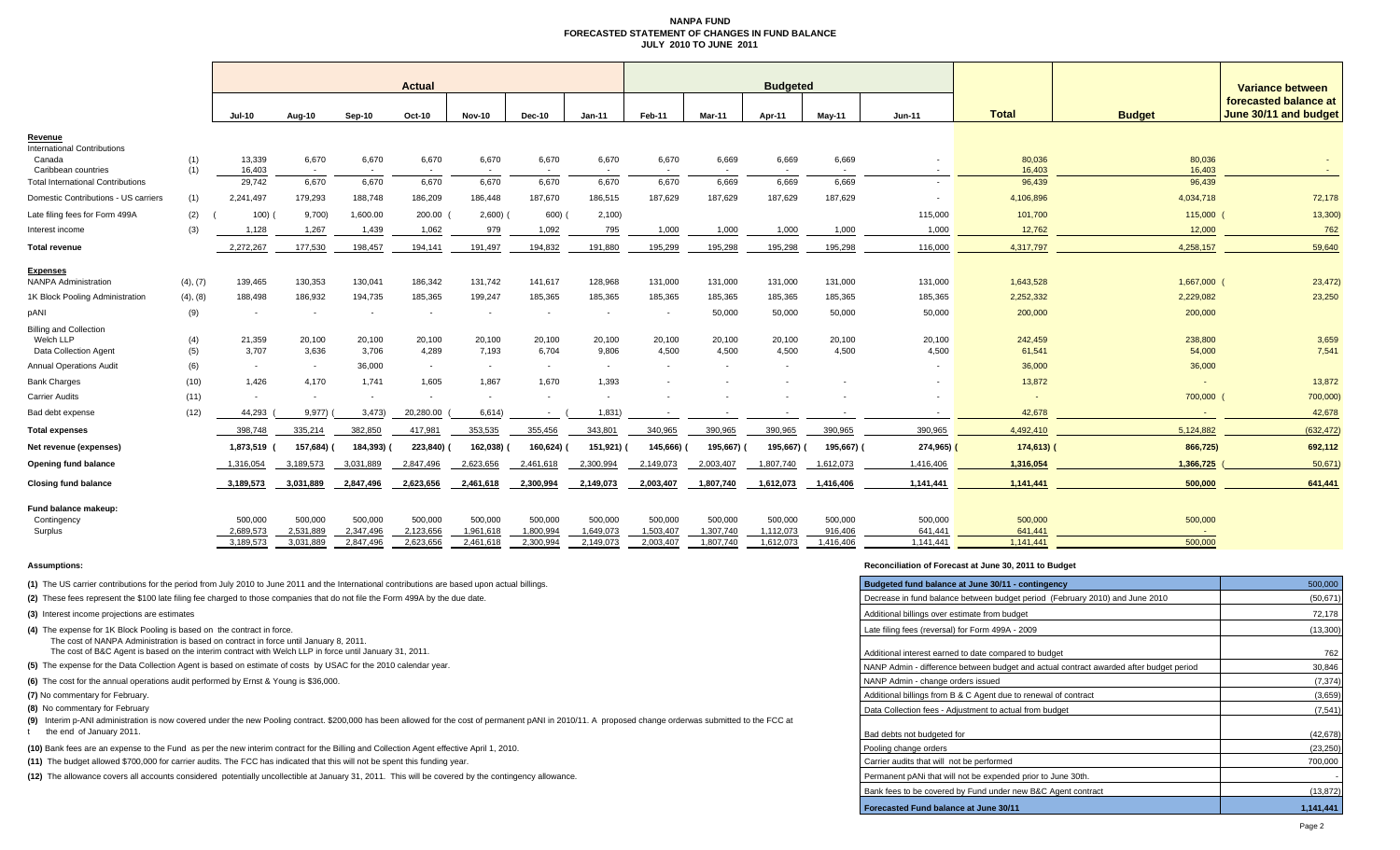#### **NANPA FUNDCURRENT AND FORECASTED LIABILITIES**

|                                                                                                                       |                 |          |                    | Current |         |               |               |               |         |         |         |
|-----------------------------------------------------------------------------------------------------------------------|-----------------|----------|--------------------|---------|---------|---------------|---------------|---------------|---------|---------|---------|
|                                                                                                                       |                 |          |                    | Jan-11  | Feb-11  | <b>Mar-11</b> | <b>Apr-11</b> | <b>May-11</b> | Jun-11  | Jul-11  | Aug-11  |
| <b>NEUSTAR - NANPA Administration contract</b>                                                                        |                 |          |                    | 257,518 | 131,000 | 131,000       | 131,000       | 131,000       | 131,000 | 131,000 | 131,000 |
| - Payment authorized by the FCC on Dec 7/10, received by Welch<br>Dec22/10                                            |                 |          |                    |         |         |               |               |               |         |         |         |
| November 2010<br>Change order #19                                                                                     | 131,212<br>529  |          |                    |         |         |               |               |               |         |         |         |
| Amendment #25                                                                                                         | 6,845           |          |                    |         |         |               |               |               |         |         |         |
| - Authorization by the FCC has not been received for payment                                                          |                 |          |                    |         |         |               |               |               |         |         |         |
| December 2010                                                                                                         |                 | \$       | 128,550            |         |         |               |               |               |         |         |         |
| January 2011                                                                                                          |                 |          | 128,968<br>$\sim$  |         |         |               |               |               |         |         |         |
|                                                                                                                       |                 | \$       | 257,518            |         |         |               |               |               |         |         |         |
| <b>NEUSTAR - Block Pooling contract</b><br>- Payment authorized by the FCC on Dec 7/10, received by Welch<br>Dec22/10 |                 |          |                    | 370,731 | 185,365 | 185,365       | 185,365       | 185,365       | 185,365 | 185,365 | 183,550 |
| November 2010                                                                                                         | \$185,365       |          |                    |         |         |               |               |               |         |         |         |
| Changer order #11                                                                                                     | 13,882<br>3,590 |          |                    |         |         |               |               |               |         |         |         |
|                                                                                                                       | 2,238           |          |                    |         |         |               |               |               |         |         |         |
| - Authorization by the FCC has not been received for payment                                                          |                 |          |                    |         |         |               |               |               |         |         |         |
| December 2010<br>January 2011                                                                                         |                 | \$<br>\$ | 185,365<br>185,366 |         |         |               |               |               |         |         |         |
|                                                                                                                       |                 | \$       |                    |         |         |               |               |               |         |         |         |
|                                                                                                                       |                 | \$       | 370,731            |         |         |               |               |               |         |         |         |
| Welch LLP - Billing & Collection Agent                                                                                |                 |          |                    | 60,300  | 20,100  | 20,100        | 20,100        | 20,100        | 20,100  | 20,100  | 20,100  |
| - Payment authorized by the FCC on Dec 7/10, received by Welch<br>Dec22/10                                            |                 |          |                    |         |         |               |               |               |         |         |         |
| October 2010                                                                                                          | 20,100          |          |                    |         |         |               |               |               |         |         |         |
| - Authorization by the FCC has not been received for payment                                                          |                 |          |                    |         |         |               |               |               |         |         |         |
| November 2010                                                                                                         |                 | \$       | 20,100             |         |         |               |               |               |         |         |         |
| December 2010                                                                                                         |                 | \$       | 20,100<br>20,100   |         |         |               |               |               |         |         |         |
| January 2011                                                                                                          |                 | \$       | 60,300             |         |         |               |               |               |         |         |         |
| <b>USAC - Data Collection Agent</b><br>- Authorization by the FCC has not been received for payment                   |                 |          |                    | 28,203  | 4,500   | 4,500         | 4,500         | 4,500         | 4,500   | 4,500   | 4,500   |
| October 2010<br>November 2010                                                                                         |                 |          | 7,193<br>6,704     |         |         |               |               |               |         |         |         |
| December 2010                                                                                                         |                 |          | 9,806              |         |         |               |               |               |         |         |         |
| January 2011 (estimate)                                                                                               |                 | \$       | 4,500<br>28,203    |         |         |               |               |               |         |         |         |
|                                                                                                                       |                 |          |                    |         |         |               |               |               |         |         |         |
| <b>Carrier audits</b>                                                                                                 |                 |          |                    |         |         |               |               |               |         |         |         |
| Ernst & Young LLP- Annual operations audit                                                                            |                 |          |                    | 36,000  |         |               |               |               |         |         |         |
| - Authorization by the FCC has not been received for payment                                                          |                 |          |                    |         |         |               |               |               |         |         |         |
| December 2010                                                                                                         |                 | \$       | 36,000             |         |         |               |               |               |         |         |         |
| <b>NEUSTAR - pANI administration</b>                                                                                  |                 | \$       | $\sim$             |         |         | 50,000        | 50,000        | 50,000        | 50,000  | 50,000  | 50,000  |
|                                                                                                                       |                 |          |                    |         |         |               |               |               |         |         |         |

**Total** 340,965 752,752 390,965 390,965 390,965 390,965 390,965 389,150